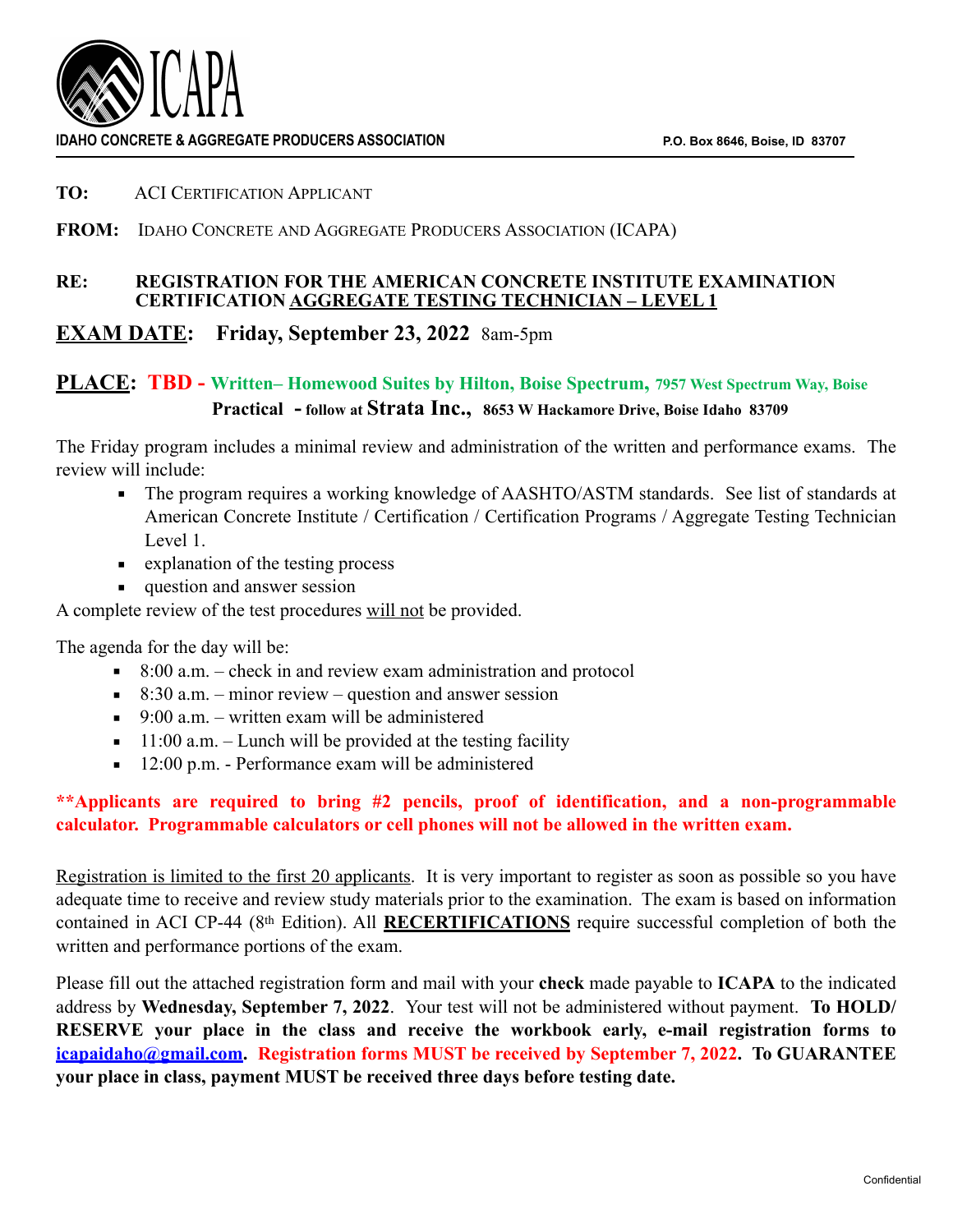For further information please contact Larry Hanover at 208-991-6691, or Teresa Axtell, ICAPA Secretary at



**IDEAGREGATE PRODUCERS ASSOCIATION P.O. Box 8646, Boise, ID 83707** 

## **American Concrete Institution Certification for Aggregate Testing Technician Level 1 – Registration Form – BOISE, IDAHO**

| <b>Name</b>                             | Company           |
|-----------------------------------------|-------------------|
| Address to send study material to:      |                   |
| <b>Address</b>                          | <b>Work Phone</b> |
| City/State/Zip                          | <b>Cell Phone</b> |
| Email                                   | Fax               |
| <b>CURRENT ACI CERTIFICATION NUMBER</b> |                   |

Sessions may be canceled or rescheduled up to 14 days prior to session start date without incurring any additional charges. **Late Registrations, canceling or rescheduling within 13 days of session start will result in a \$100 fee.** If you do not cancel your registration within the 14 day timeframe and fail to attend your scheduled session, the entire registration fee will be forfeited. Substitutions of persons registered must be done within 3 days of session. Sessions may be changed or cancelled by the Association at any time. Session attendance is limited in size, so early registration is encouraged. If you have questions please contact Teresa at **[icapaidaho@gmail.com](mailto:icapaidaho@gmail.com)**

**Payment must accompany this form to secure a place in the session.** E-mailing completed form will hold a place in class and get study material sent. PAYMENT must be received three days before test.

Certification session: Includes ACI Study workbook, lunch and written and practical exams

|                                                                                              |                         | If retesting circle test needed.               |  |  |
|----------------------------------------------------------------------------------------------|-------------------------|------------------------------------------------|--|--|
| <b>ICAPA Member</b>                                                                          | \$420.00 per registrant | <b>RETEST \$275.00</b> (written or practical)  |  |  |
| <b>Non-Member</b>                                                                            | \$500.00 per registrant | <b>RETEST \$325.00</b> (written or practical)  |  |  |
| Full-Time Student $(12 + hr)$ \$285.00 per registrant (Copy of current student ID and course |                         |                                                |  |  |
|                                                                                              |                         | registration must accompany this registration) |  |  |

RECERTIFICATION requires full registration

RETEST : Only for applicants who have taken the exam within the last year, and failed one or both of the exams (written or practical or both).

EXAM Friday, September 23, 2022 8am-5pm

TBD -Written Exam at Homewood Suites by Hilton, Boise Spectrum, 7957 West Spectrum Way, Boise, Idaho

Practical exam to follow written at Strata Inc., 8653 W Hackamore Drive, Boise Idaho

**Check here If you have food allergies that may require special meals or if you have a disability that may impact your participation in this exam. Please attach a statement regarding your needs. Prior notification is required to assure we can accommodate your requests.** 

PAYMENT: **Credit Cards will be charged a 4.5% convenience fee.** 

AMOUNT \$ CHECK # OR CREDIT CARD